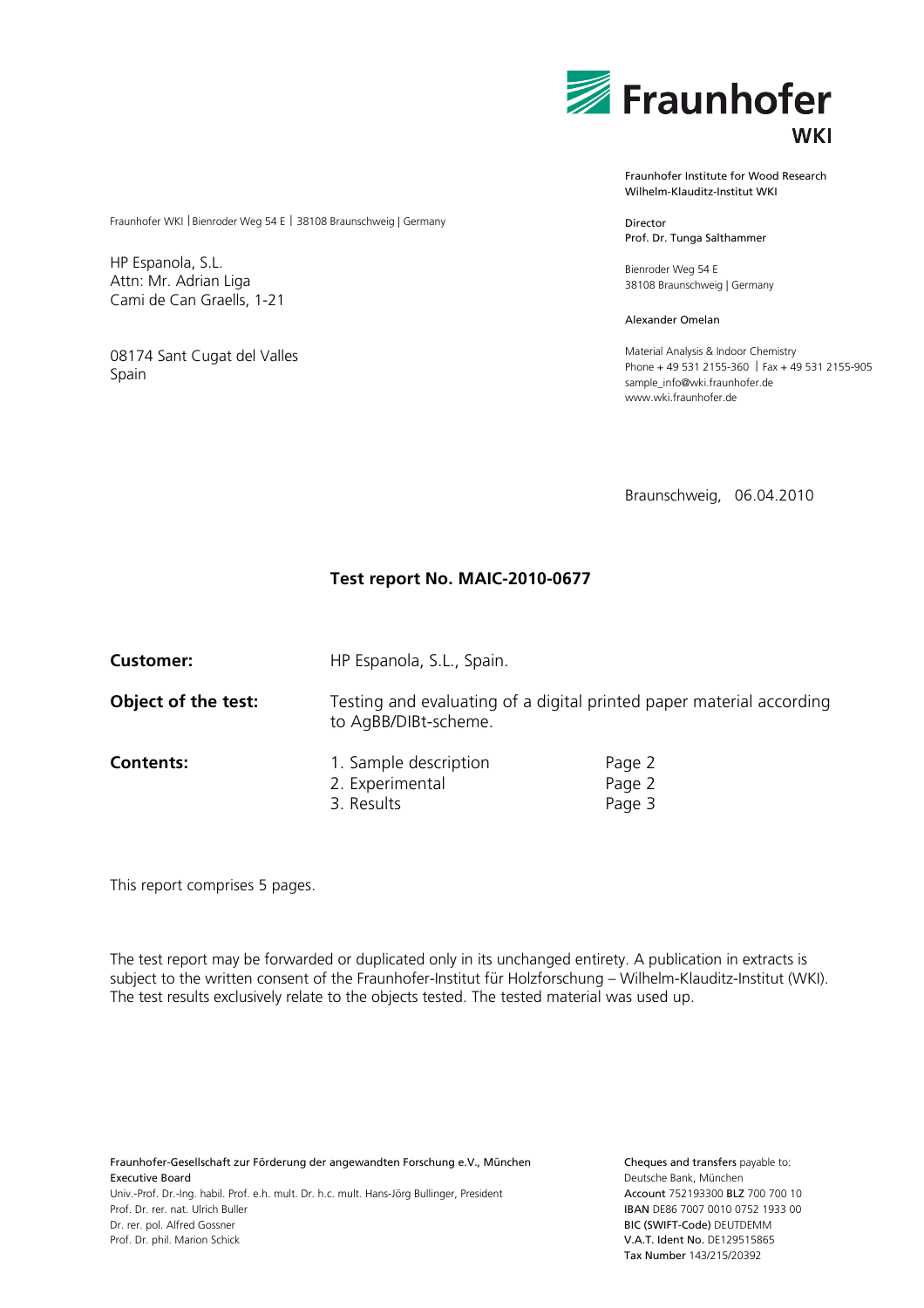

# **Sample description:**

| WKI no. | Date of<br>reception | Sample Name<br>(this information is provided by the customer)         | Product No. | Manufacturer-<br>Code | Date-<br>Stamp |
|---------|----------------------|-----------------------------------------------------------------------|-------------|-----------------------|----------------|
| P16668  | 22.02.2010           | HP PVC-free wallpaper<br>$(54" \times 100$ ft; 165 g/m <sup>2</sup> ) | CH003A      | n.a.                  | n.a.           |

(Sample P15683: PE foil/wrapped separately, wrapping ok)

Notice: Sample material will be stored for 2 months after test report date. Please contact us if an extended storage time is required or if sample material needs to be returned. Sample material for emission tests cannot be retained for repeated tests, it will only be stored for identification and documentation purposes.



### **Methods:**

### **Sample preparation:**

After unwrapping three pieces of 0.33 m<sup>2</sup> of the sample material were mounted and fixed with low emitting aluminum tape on glass plates.

## **Chamber emission test:**

For the test the sample material was positioned in the test chamber. The experiment was carried out under the conditions described in the results part. Sampling on TENAX-adsorption tubes was carried out after 3, 7 and 28 days according to the AgBB. Sampling volume was 5 – 6 liters. The adsorption tubes were analyzed in a thermal desorption GC/MS system. After separation the trapped compounds were identified mass-spectrometrically. The LCI-compounds were quantified with pure reference compounds, non-LCI substances were quantified with toluene.

The volatile aldehydes were trapped on DNPH-coated cartridges and analyzed after elution with acetonitrile by HPLC-UV.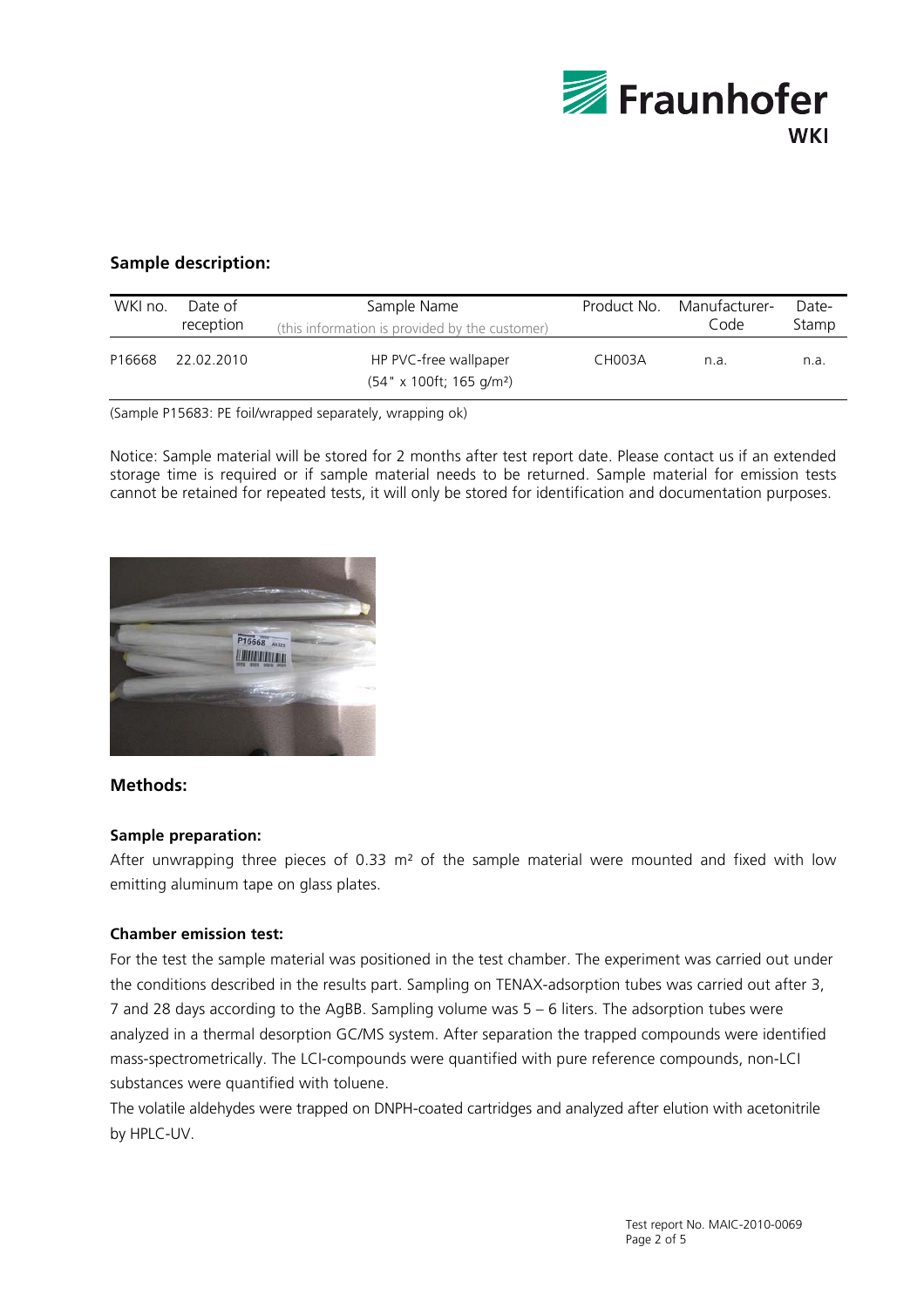

## **Results:**

### **Results of the chamber emission test of sample P16668 (HP PVC-free Wall paper)**

| RT                                                                                                                                                                                                                                                                      | $CAS-no.$   | Concentration in µg/m <sup>3</sup> after<br>Substance |     |             |     | Info |  |
|-------------------------------------------------------------------------------------------------------------------------------------------------------------------------------------------------------------------------------------------------------------------------|-------------|-------------------------------------------------------|-----|-------------|-----|------|--|
|                                                                                                                                                                                                                                                                         |             |                                                       | 3d  | 7d          | 28d |      |  |
| 6.76                                                                                                                                                                                                                                                                    | 000064-19-7 | Acetic acid                                           | 11  | $\langle$ 2 |     |      |  |
| 13.44                                                                                                                                                                                                                                                                   | 000057-55-6 | 1,2-Propanediol                                       | 453 | 367         |     |      |  |
| 21.81                                                                                                                                                                                                                                                                   |             | unknown substance (Toluene)                           | 34  | 24          | 15  |      |  |
| 28.98                                                                                                                                                                                                                                                                   | 000616-45-5 | 2-Pyrrolidinon (Toluene)                              | 42  | 35          | 39  |      |  |
|                                                                                                                                                                                                                                                                         |             |                                                       | 540 | 426         | 240 |      |  |
| Sum of all measured compounds as VVOC value (< C6):<br>< 2<br>< 2<br>$\langle$ 2                                                                                                                                                                                        |             |                                                       |     |             |     |      |  |
|                                                                                                                                                                                                                                                                         |             |                                                       | 540 | 426         | 240 |      |  |
|                                                                                                                                                                                                                                                                         |             |                                                       | 162 | 125         | 91  |      |  |
| $< 2$ bd<br>186 b<br>Sum of all measured compounds:<br>Sum of all measured compounds als TVOC* original response Value:<br>Sum of all measured compounds as TVOC Toluen Value:<br>Sum of all measured compounds as SVOC value (> C16):<br>< 2<br>$\lt 2$<br>$\langle$ 2 |             |                                                       |     |             |     |      |  |

\*TVOC original response: The NIK-substances were quantified with the original response and the non-NIK substances were quantified with toluene.

#### **Parameters of the emission chamber test:**

Chamber type: 1m<sup>3</sup>-glass chamber D Climatic conditions: 23 °C, 50 % r.h.

### **Air exchange: 0.5 h-1**

**Loading factor: 1.0 m²/m³**  Test started: 04.03.2010 05:44:58 Sampling: Tenax TA, DNPH Analysis: Thermal desorption GC/MS, HPLC/UV



#### **Lower aldehyde results of sample P16668 (HP PVC-free Wall paper)**

| CAS-No.  | Substance    | Concentration in µg/m <sup>3</sup> |    |     | Limit of detection   |  |  |
|----------|--------------|------------------------------------|----|-----|----------------------|--|--|
|          |              | 3d                                 | 7d | 28d | [µq/m <sup>3</sup> ] |  |  |
| 50-00-0  | Formaldehyde | $\overline{4}$                     |    |     |                      |  |  |
| 75-07-0  | Acetaldehyde |                                    |    |     |                      |  |  |
| 123-38-6 | Propanal     |                                    |    |     |                      |  |  |
| 123-72-8 | Butanal      |                                    |    | ← ノ |                      |  |  |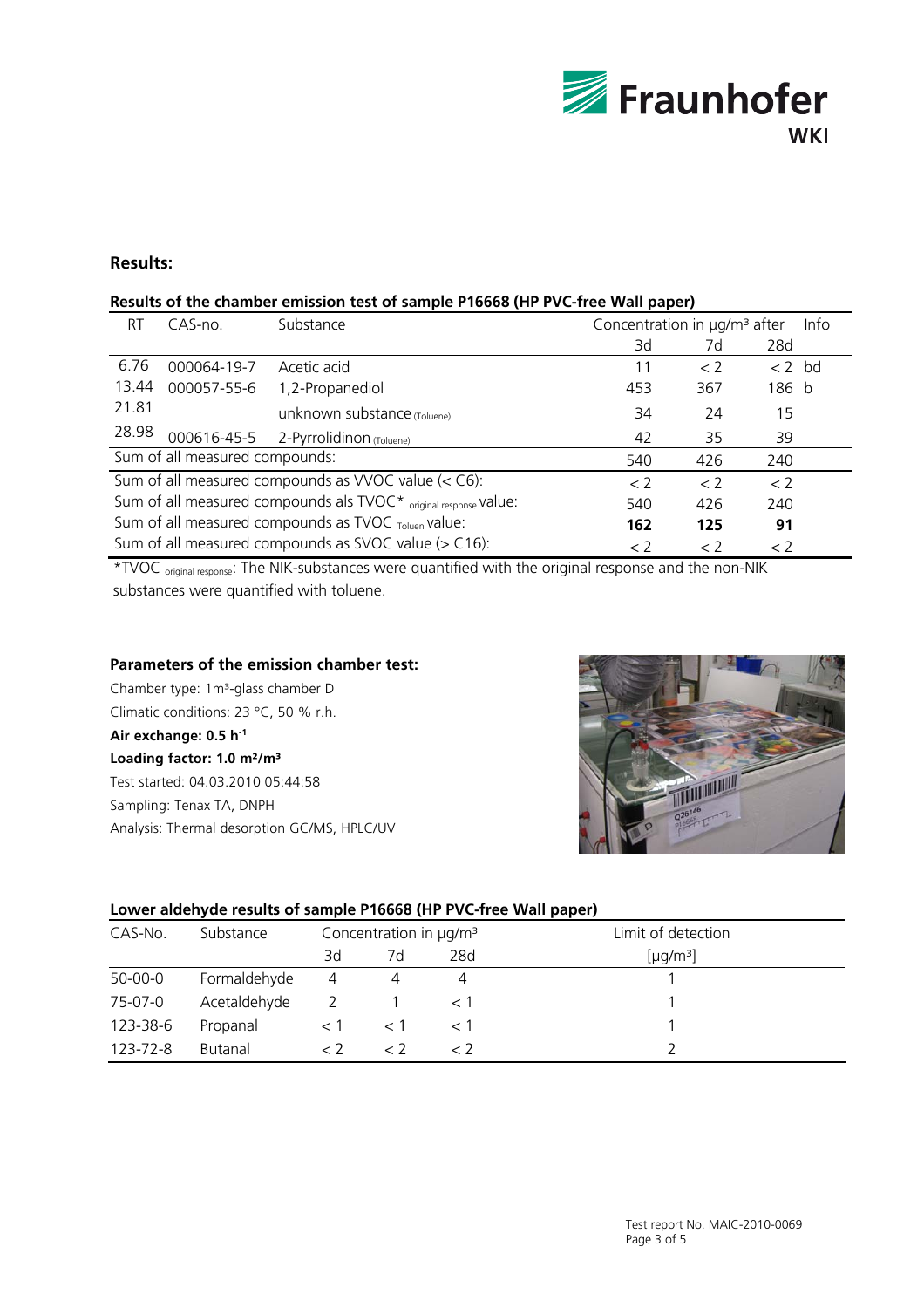

## **Chromatograms of the chamber emission test of sample P16668 (HP PVC-free Wall paper)**